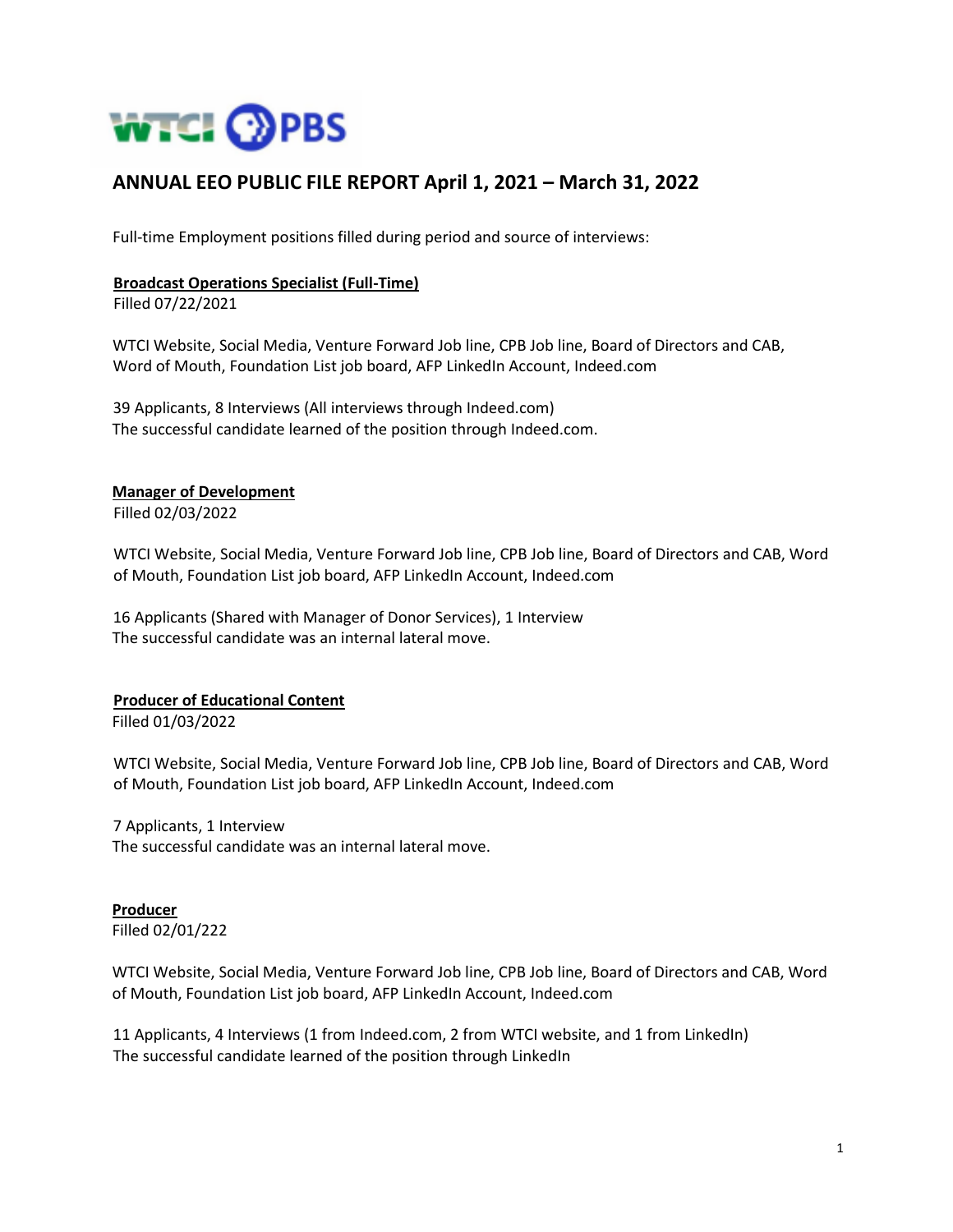## **Manager of Donor Services**

Filled 02/03/22

WTCI Website, Social Media, Venture Forward Job line, CPB Job line, Board of Directors and CAB, Word of Mouth, Foundation List job board, AFP LinkedIn Account, Indeed.com

16 Applicants (Shared with Manager of Development), 2 Interviews The successful candidate learned of the position through Indeed.com

WTCI Website, Social Media, Venture Forward Job line, CPB Job line, Board of Directors and CAB, Word of Mouth, Foundation List job board, AFP LinkedIn Account, Indeed.com

**Advertising Sources used regularly:**  Venture Forward 630 Market Street Chattanooga, TN 37402 www.ventureforwardnow.org

Chattanooga Chamber of Commerce 811 Broad Street Chattanooga, TN 37402-2626 <https://www.chattanoogachamber.com/>

Cleveland/Bradley Chamber of Commerce 225 Keith Street SW Cleveland TN 37320-2275 [www.clevelandchamber.com](http://www.clevelandchamber.com/)

### **Other Job Posting Websites**:

Indeed.com Social Media – Facebook, Twitter, LinkedIn WTCI Board of Directors WTCI Community Advisory Board Wtcitv.org Website My PBS Job Board PublicMediaJobs.org job board Corporation for Public Broadcasting Job Line Foundation List Job Board

### **Outreach Initiatives**

WTCI offers high school students the opportunity to volunteer at various community events giving them the opportunity to become familiar with various aspects of the television station. We offer educational workshops, station tours, a family day, and other community outreach events as a means of exposing the participants to the broadcast industry and the various ways television can be used as an educational tool for childhood learning. Though COVID-19 restrictions prevented many in-person events this past year, WTCI participated in the following local events: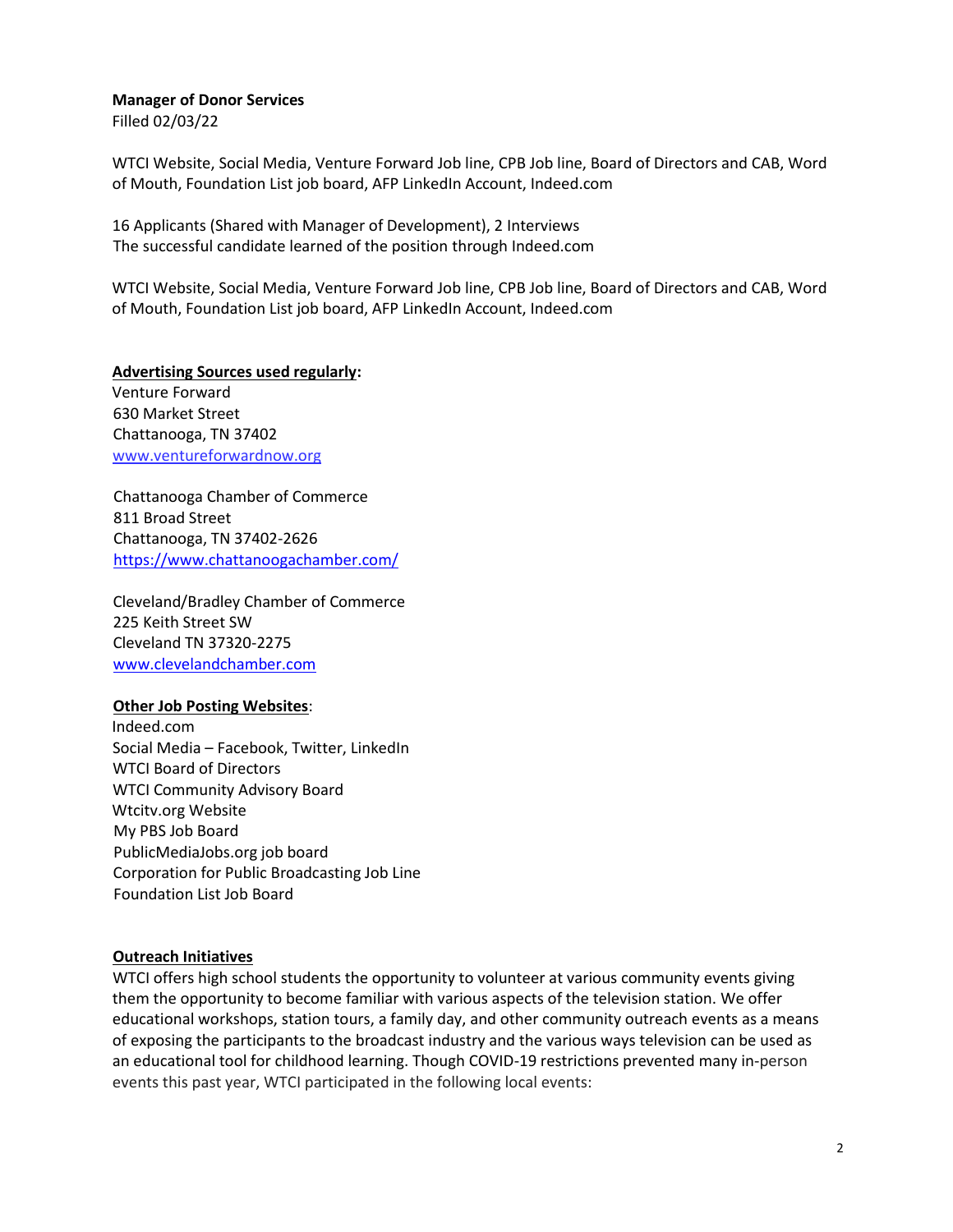- WTCI participated in the Chattanooga Chamber of Commerce Virtual Expo in late April 2021, which was held virtually.
- We've had two production interns in the last year, who, despite a pandemic, learned about public media content and have contributed to its creation.
- In November 2021, WTCI PBS hosted *Muhammad Ali: What's My Name,* a virtual event centered on themes like religious freedom, identity and ability that were explored in the PBS film, *Muhammad Al*i by Ken Burns, Sarah Burns, & David McMahon. This event was funded by WETA and was attended by 40+ virtual participants.
- WTCI PBS partnered with the Ed Johnson Project to produce a livestream with the artist responsible for the creation of the memorial in downtown Chattanooga. WTCI PBS also produced a broadcast of a conversation between Dr. Eddie Glaude, Jr. and Jon Meacham on the legacy of lynching and the soul of America.
- In March 2022, with funding support from POV, the Grandview Foundation, and the Community Foundation of Greater Chattanooga, WTCI hosted an in-person town hall discussion at a local art gallery, Stove Works. The event, which was attended by around 50 guests, featured a community discussion about the recent POV film, The Neutral Ground, directed by CJ Hunt, which documents the 2015 battle in New Orleans over the removal of Confederate monuments, focusing on several themes, including what we choose to remember and memorialize and why; which histories we choose to forget and which we choose to uplift; and what implications the past has on our communities today.
- WTCI Educate in 2021 and 2022 participated as a member of the Community Advisory Board for Tyner Academy and their Institute of Teaching and Learning, attending all meetings, building relationships with community partners, and meeting with students. WTCI, during this time, also became a participating member of the regional Digital Equity Alliance, regional group alongside members such as EPB, Tech Goes Home, La Paz, and Hamilton County Schools.
- WTCI Educate continued to work with our three key educational partners- Tyner Academy, Hamilton County Schools, and the UTC School of Education - to create learning content for the channel. In 2021, this partnership included multiple presentations to UTC classes and faculty, Tyner students, and Hamilton County School teachers about WTCI Educate resources. This totaled 125+ individuals who received information via these sessions.
- At the WTCI March 8, 2022 All Employee meeting, Karen Collins, Director of Supplier Diversity in the Department of Equity and Community Engagement for the City of Chattanooga made a presentation of the importance and history of Juneteenth. WTCI introduced Juneteenth into the Station's holiday schedule.
- Bob Culkeen WTCI President was selected to participate in the Public Media Diversity Fellowship Program (PMDLI). PMDLI is a national class designed to explore opportunities and challenges related to diversity, equity, and inclusion in the public media sector. PMDLI is a program of the Riley Institute at Furman University offered in partnership with South Carolina ETV and modeled after the Institute's award-winning South Carolina Diversity Leaders Initiative. PMDLI is support through CPB.